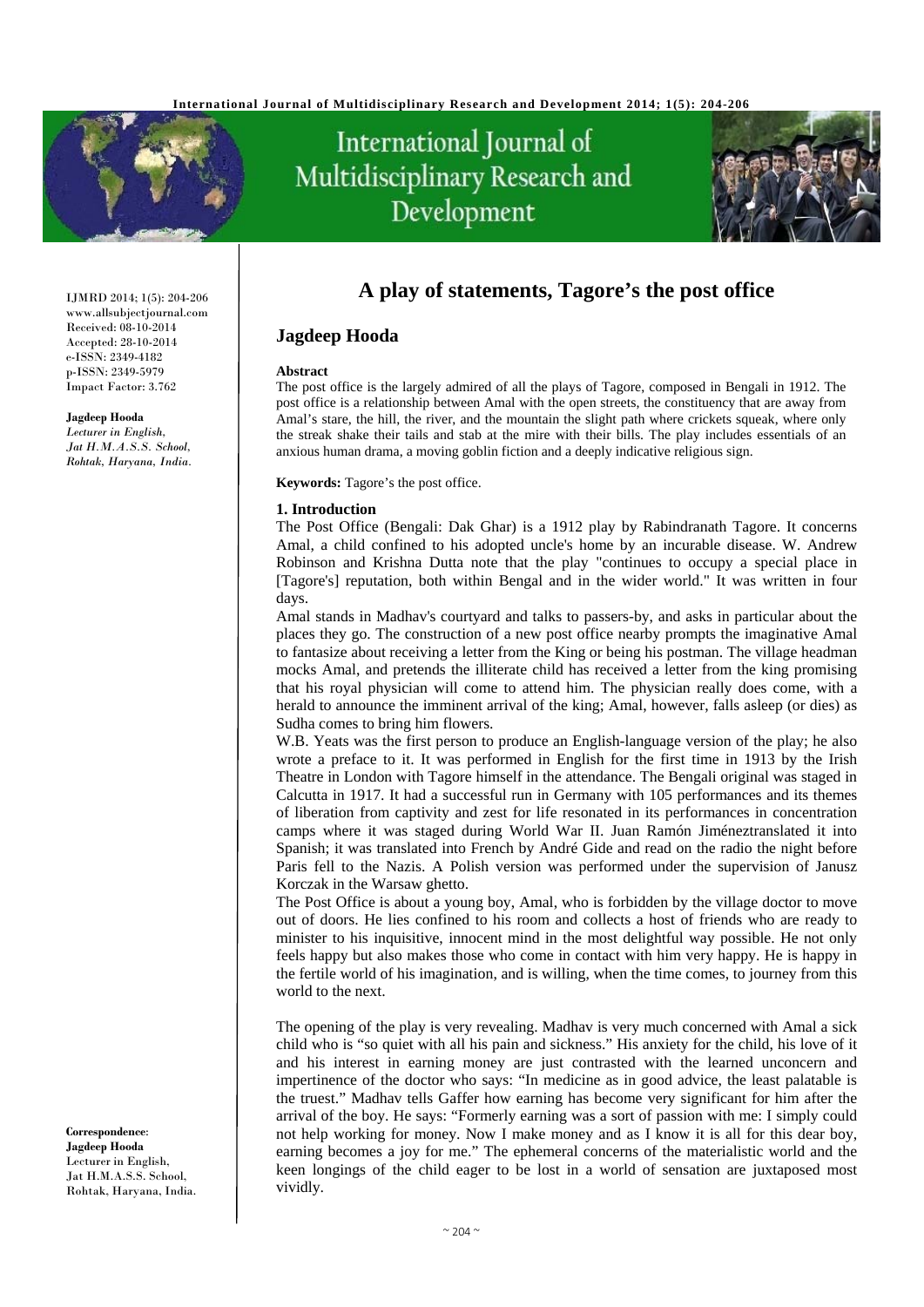The boy tells his uncle about his meeting with a crazy man who has a bamboo staff on his shoulder with a small bundle at the top and a brass pot in his left hand and an old pair of shoes on. He wants to go out to seek work. Realization slowly comes to him. He is rather queer in his behaviour because he intends to walk on so many streams. When people are asleep with their doors shut in the heat of the day, he will tramp on and on far, very far, seeking work. He, also, loves to talk to strangers.

 With the arrival of the Dairyman the play shifts to a different level. The boy is thrilled with delight to see the Panchmura hub and the Shamli river near the Dairyman's village. He, then, goes on giving all the details about the village. There is a moment of realization and another moment of ignorance; He expresses his awe at the tune of the Dairyman. "I can't tell you how queer I feel when I hear you cry out from the end of that road, through the line of those trees." The boy definitely teaches the Dairyman how to be happy selling curds.

 In Act I of the play, there is the theme of love. Whoever comes into contact with Amal, is filled with love for him. The Dairyman who is rather irritant in the beginning gets closer to the boy and tells him that he has learnt the art of remaining himself happy by selling curds. Even the watchman expresses his warmth to the boy by telling him something about the gong and the town. The other peoples in the play love the boy, There is the theme of death also, the deliverance which the child discovers in death, as Yeats points out. Death is not something to be hated or feared, on the other hand, it is a welcome release from the earthly bonds.

They call to my home

The night is dark and my heart is fearful Yet i will take up the lamp; open my gates And bow to him my welcome.

What is more remarkable about *The Post Office* is the use of symbols in the play. The Post Office becomes a symbol of the universe, the king stands for God, Postmen are the six seasons representing the visible nature. The letter is the message of eternity, the message calling us to reach God. The Blank Slip of paper symbolises the message of God which one is free to interpret according to one's own lights. The Post Office is the place where messages are received and delivered and where there is ample scope for communication.

Amal's confinement to the small room symbolises the human soul imprisoned in the mortal body. His soul has received the call of the open road where there is light and beauty of the world beyond but it is denied to his soul, the imprisoning confines of the body. The only way to secure freedom of the soul is through death, as death is said to be the emancipation of spirit. Therefore the doors and windows of the room are opened on the arrival of the king's physician. The opening of the gate by the king's physician is the opening of the human mind to the nature of experience. Amal finds some comfort in his soul as death brings him spiritual freedom. Tagore himself gave an interpretation of *The Post Office.*

 Amal represents the man whose soul has received the call of the open road–he seeks freedom from the comfortable enclosure of habits sanctioned by prudent and from the walls of rigid opinion built for him by the

respectable.

The symbol of the soul longing for eternity and the relationship between the Finite and the Infinite and other symbols of the play can be ascribed to the influence of the Upanishads and certain aspects of Vaishnavism. The ideas that the infinite can only be understood in close relationship to the Finite, that man is a "finite-infinite" being conscious of his finitude only through the presence of an infinite nature within him are some of them. Soul yearns for eternity. God, too, sets out to meet the Soul. Amal's prayer for the king's letter is answered by the king who sends his royal physician. "I can feel his coming nearer and my heart becomes glad" says Amal.

Symbolism denotes something that stands for something else. It has two meanings; apparent and hidden. In post office, Tagore uses different phrases, words, characters symbolically.

On the surface leave, the play is the story of pain and agony of human condition. It is the story of an orphan boy amal who has been adopted by madhav. Amal is suffering from some fatal disease and is restricted by the physician. Amal expects a letter from the king .So it is the story of agony of a child. But beneath the natural level, the play symbolizes man's yearning for the union with God. Human being, the finite, seeks fulfilment with the God, the infinite. And he is elated whenever the union takes place. This is illustrated through exquisite symbols.

AMAL: See that far away hill from the window. I long to go beyond those hills and right away. MADHAV: Oh! yoy silly! As if there is nothing more to be done but just get up to the top of the hill and away. The conversation shows the difference between the materialist and a spiritualist. Unlike a materialist, a spiritualist believes that there is another world beyond this world. The post office is therefore a symbolic representation of two currents of thought. The post office itself provides a symbolic background. It is a sort of bridge between the known and the unknown. The king's letter is a suggestive symbol .It comes from a distant, mysterious world bringing a message from someone whom we hold very dear. It is an invitation to leave the world of pain and enter into the world of eternal bliss. Time is an essential symbol, played by the watchman. We are bound by time, but we can conquer it. It calls for great suffering and pain. Amal's deliverance suggests the note.

Pleiades Theatre states that its mandate is to "introduce writers and styles not widely known to Toronto audiences" and *The Post Office* does exactly that. It is written in a style closely related to the symbolist drama that flourished in Europe at the end of the 19th century and beginning of the 20th. This form of drama that uses limited action to suggest the larger inexpressible forces to which its characters are subject. The most familiar example is Maurice Maeterlinck's *Pelléas et Mélisande* (1902), now best known in its setting as an opera by Claude Debussy, where an unnamed, oppressive fate seems to prevent the characters from fully expressing themselves. A play as early as Gerhart Hauptmann's *Hanneles Himmelfahrt* (1893), begins in a naturalist fashion but leaves that mode behind to explore the experiences of a dying child. It's no wonder Tagore's play should have been so popular at this time since the Hinduism and Buddhism as interpreted by Schopenhauer underlie the symbolist movement in the first place.

In *The Post Office*, characters come and go, but conflict